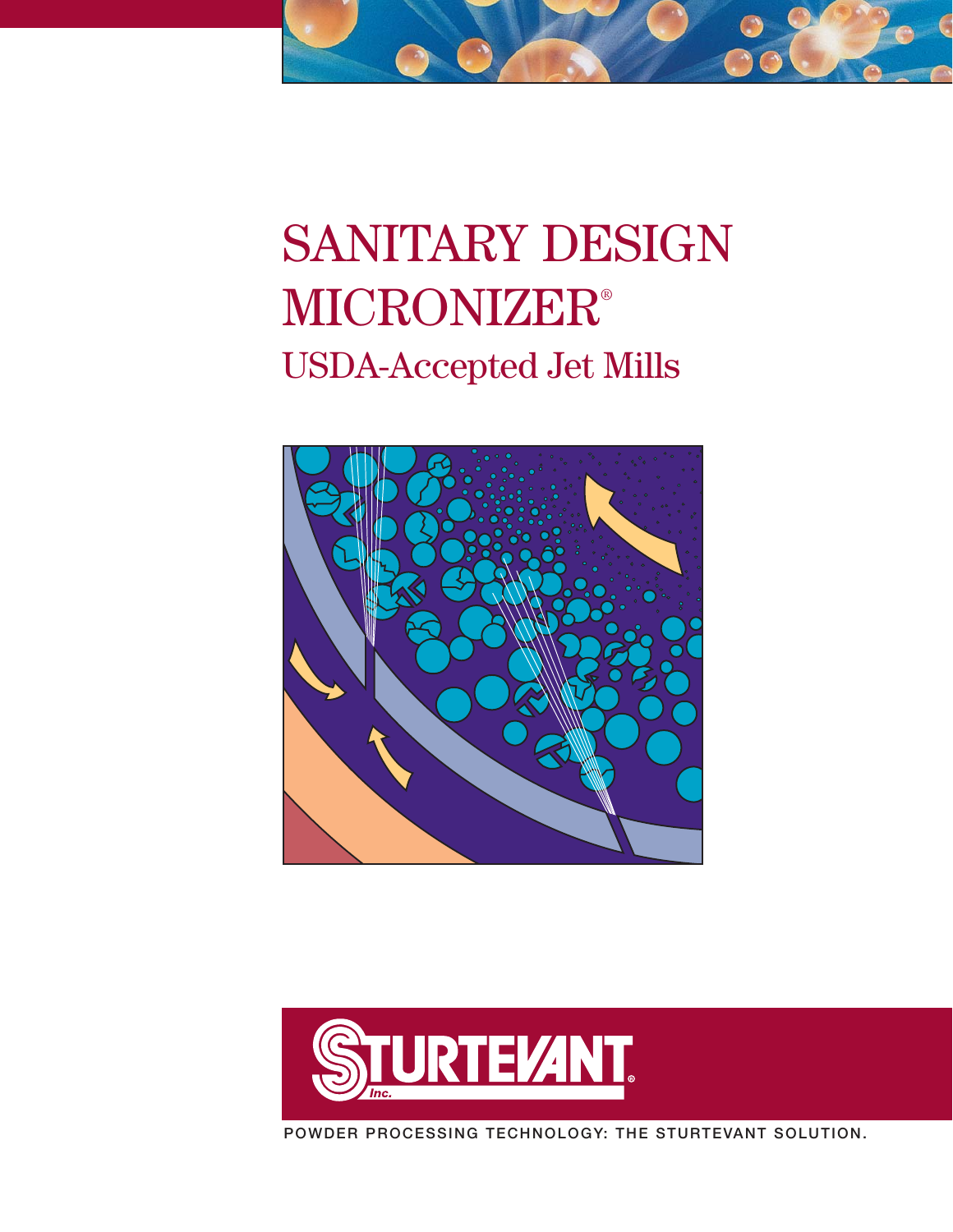# **THINK SANITARY. THINK STURTEVANT.**

The Sturtevant Micronizer<sup>®</sup> utilizes a unique<br> **T** fluid energy grinding system to generate fluid energy grinding system to generate particle-on-particle impact. The Micronizer® grinds and classifies powders to micron and sub-micron sizes in a single operation, in a single grinding chamber using compressed air or gas.

The **Sanitary Design Micronizer®** (SDM) is the only jet mill listed by the USDA in compliance with a 29-page standard for sanitary design and accessibility. It uses quick-release clamps throughout the system and requires no tools for disassembly.

A proven performer in thousands of installations around the world, the Micronizer® processes a countless variety of materials throughout the food, chemical, ceramic, mineral, and pharmaceutical industries.

# **SANITARY FEATURES**

- No moving parts, no jet nozzles
- System disassembles by hand, without tools, in minutes
- Rental systems available for in-house testing of proprietary powders
- Documentation to support FDA validation

# **BENEFITS**

### **Predictable Performance**

- 1000+ installations backed by Sturtevant reliability
- Sole-source responsibility with complete systems availability

#### **Product Quality**

- No heat build-up: process heat-sensitive materials
- **Minimized product contamination:** 
	- A variety of specialty ceramic, low carbon steels, and polymeric liners available for adherent or abrasive materials
	- No media contamination
	- No lubrication contamination
- **Uniformity: Produces spherical particle shape for** reduced agglomeration

### **Safety**

**Processes materials susceptible to oxidation or** explosivity: easily adapts to inert gas and superheated steam operations



Designed for high performance below 325 mesh (44 microns) — the economical fineness limit of many mechanical grinders — the Micronizer® can consistently produce fines as small as 0.5 microns.

Engineered to meet sanitary demands with efficiency, the Micronizer® combines high performance and Sturtevant dependability with these benefits and sanitary features:

#### **Options**

- Complete with table on wheels for isolation chamber or benchtop stand for fume hood
- **Fluid-filled gauges pre-calibrated for** easier validation
- Sanitary product baghouse built to USDA specs for easier cleaning
- High-efficiency cyclone for less product loss to exhaust filter bags

### **Simple Operation**

- Preassembled, with optional clamp connections available
- Grinds and sizes in one step; no additional classifier needed
- Operates in any orientation

#### **Low Maintenance**

- No moving parts
- No lubrication required
- Designed for easy access and cleaning
- Robust design

### **Flexibility**

■ Variety of product collection configurations available with high-efficiency cyclone collectors, single batch bag, or continuous cleaning dust collector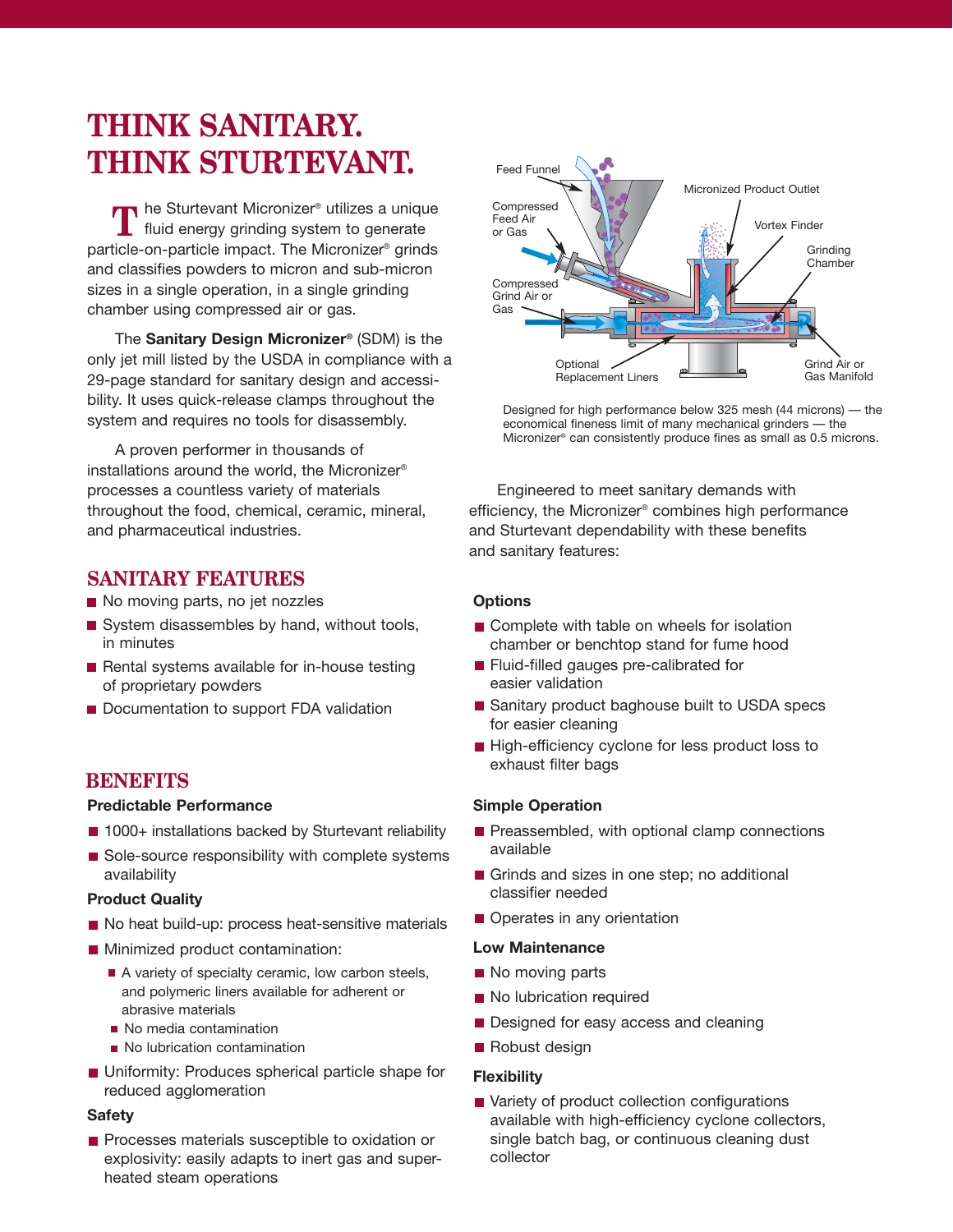

**STURTEVANT— ENGINEERED FOR PERFORMANCE AND PRECISION.**

> High-speed rotation subjects material to particle-on-particle impact reduction. Centrifugal force holds larger particles in the grinding area while centripetal force drives preselected-sized fines toward the center for discharge.

Rotation generates high-speed particle collision, creating increasingly smaller fines through particle-on-particle impact reduction.

# **STURTEVANT OFFERS THREE TYPES OF SANITARY DESIGN MICRONIZERS®**

- **Research & Development:** Qualification Micronizer® is designed for R&D lab use with batches as small as 1-20 grams using a very small dust bag. It can also be used for large batches (50-500 grams per hour) by utilizing a larger dust bag and optional manual bag shaking enclosure.
- Lab Sizes: 2" to 8" diameter Micronizers<sup>®</sup> are designed for lab use or for pilot plant operation. Complete systems are available that include the Micronizer®, a feeder, a feed filter with sight glass, a cyclone product collector, a stainless steel support table with built-in air controls, exhaust bags or a sanitary dust collector with fan and HEPA Filter.
- **Production Sizes:** 12" to 42" diameter Micronizers® are designed for continuous operation with replaceable liners. Complete systems are available that include the Micronizer®, a feeder, a feed filter with sight glass, a cyclone product collector, stainless support stand and a sanitary dust collector with fan and HEPA Filter.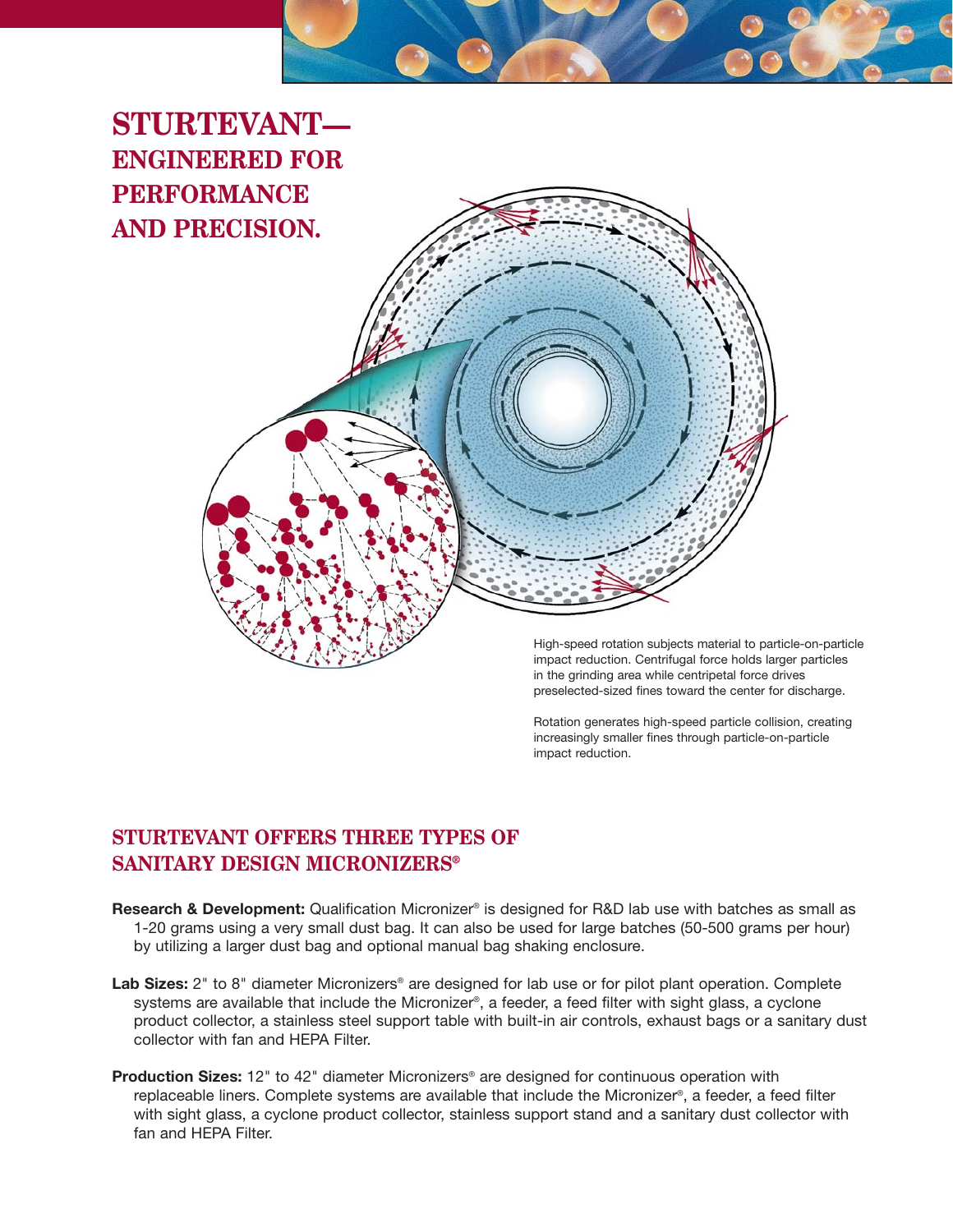# **RESEARCH AND DEVELOPMENT**

Designed for experimental batches of 1-20 grams, the versatile Qualification Micronizer® can mill 1-7 grams/minute (1/8-1 lbs/hr). The fines it produces have a narrow particle-size distribution, with particle diameters as small as a few microns.

# **QUALIFICATION MICRONIZER® FEATURES**

- Simple to use, inexpensive to own
- Complete package includes mill, base, air controls, feeder & collection bag
- Customized mini dust bag ensures maximum sample recovery
- **L** Low air consumption, can operate with bottled gas or air
- Peripheral feed design significantly reduces blow-back
- $\blacksquare$  Replaceable venturi allows wide range of feed size

# **Qualification Micronizer®**



- Easily fits under a fume hood or in a glove box/isolator
- Replaceable poly air hoses with quick-release connections
- Entire package weighs less than 30 lbs.



- Easy disassembly without tools
- Integral feed funnel does not need screws
- Very few parts easy to clean or autoclave



- Exhaust bag collects product with minimal dust emissions
- **Quick release air hoses**



- Similar chamber profile as production Micronizers®
- **Built-in jet nozzles**
- Oversized outlet improves product exit



Patent Pending

**Qualification Micronizer® with Volumetric Screw Feeder**

# **SANITARY PRODUCT COLLECTOR**

The Sanitary Product Collector compliments the Qualification Micronizer® by providing the following features:

- See-thru safety cover and HEPA Filter
- **Sanitary container with** large opening for easy product recovery
- Spring-loaded rod connected to top of dust bag for manual bag shaking
- Adjustable support stand
- Transfer hose from Micronizer® to collector with quick-release clamps
- **Pressure gauge and safety** pressure relief valve
- Can be added to existing R&D jet mill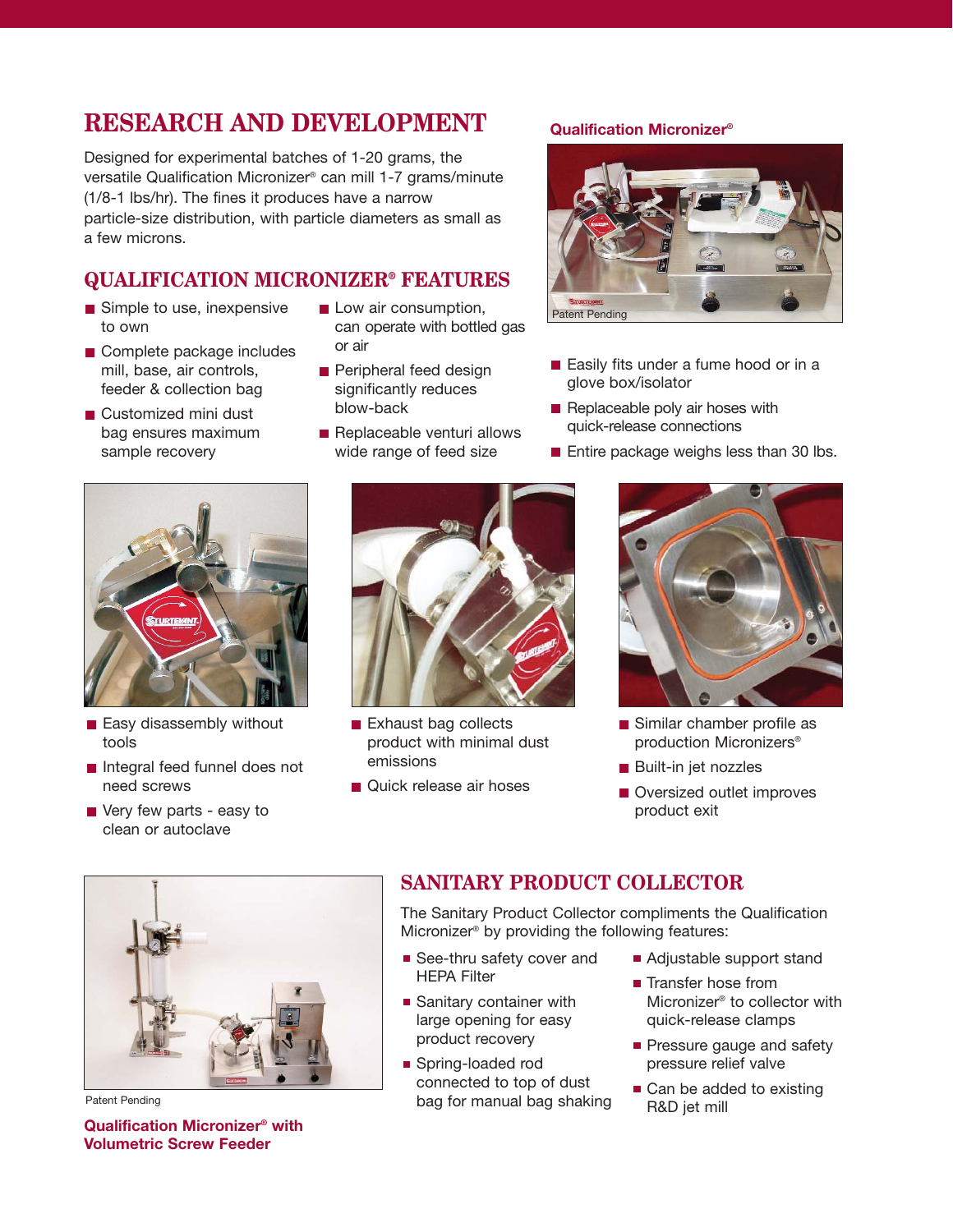# **LAB AND PRODUCTION SIZE SANITARY DESIGN MICRONIZERS®**

With feasibility established in the Qualification Micronizer®, scale-up is simplified in Sturtevant's Lab and Production Micronizers®. Sturtevant, the company that brought you the first USDA-accepted jet mill, also offers an improved Sanitary Design Micronizer® that is more efficient than ever. We spent years developing the first generation, and with significant customer input, we have implemented many of the changes you suggested. Innovations include those pictured here.

# **Production Micronizer®**





Micronizer® with Sight Glass and Dust Containment Filter



Single Clamp Housing is Convenient for Glove Box/Isolator



Total Accessibility, No Hidden Areas

| <b>MICRONIZERS<sup>®</sup></b>  |                                           |                |                                  |              |  |  |  |
|---------------------------------|-------------------------------------------|----------------|----------------------------------|--------------|--|--|--|
|                                 | <b>ENERGY REQUIREMENTS</b>                |                |                                  |              |  |  |  |
| <b>MILL</b><br><b>SIZE/DIA.</b> | <b>'COMPRESSED</b><br><b>AIR/GAS SCFM</b> | $^2$ HP        | <b>CAPACITY</b><br><b>LBS/HR</b> | <b>KG/HR</b> |  |  |  |
| Qualification                   | 8                                         | $\overline{2}$ | $1/8 - 1$                        | $.05 - .5$   |  |  |  |
| $*2"$                           | 20                                        | 5 <sup>5</sup> | $1/2 - 2$                        | $.2 - .9$    |  |  |  |
| $*4"$                           | 55                                        | 13             | $2 - 40$                         | $.9 - 18$    |  |  |  |
| $* 8"$                          | 130                                       | 31             | $10 - 100$                       | $4 - 45$     |  |  |  |
| 12"                             | 260                                       | 62             | $30 - 250$                       | $13 - 113$   |  |  |  |
| 15"                             | 350                                       | 83             | $50 - 300$                       | $22 - 136$   |  |  |  |
| 20"                             | 550                                       | 130            | $100 - 1000$                     | $45 - 453$   |  |  |  |
| 24"                             | 1000                                      | 236            | $250 - 1400$                     | $113 - 635$  |  |  |  |
| 30"                             | 1500                                      | 354            | $600 - 3000$                     | 272 - 1360   |  |  |  |
| 36"                             | 2250                                      | 531            | $1000 - 6000$                    | 453 - 2721   |  |  |  |
| 42"                             | 3300                                      | 779            | $2000 - 10,000$                  | $907 - 4536$ |  |  |  |

1 Volume of free air at 60° F, 14.7 psi compressed to 100 PSIG. Includes air consumed by feed injector nozzle.

<sup>2</sup> Approximate HP necessary to generate 100 PSIG compressed air.

\* USDA-accepted models; larger models can be designed to USDA standards on order.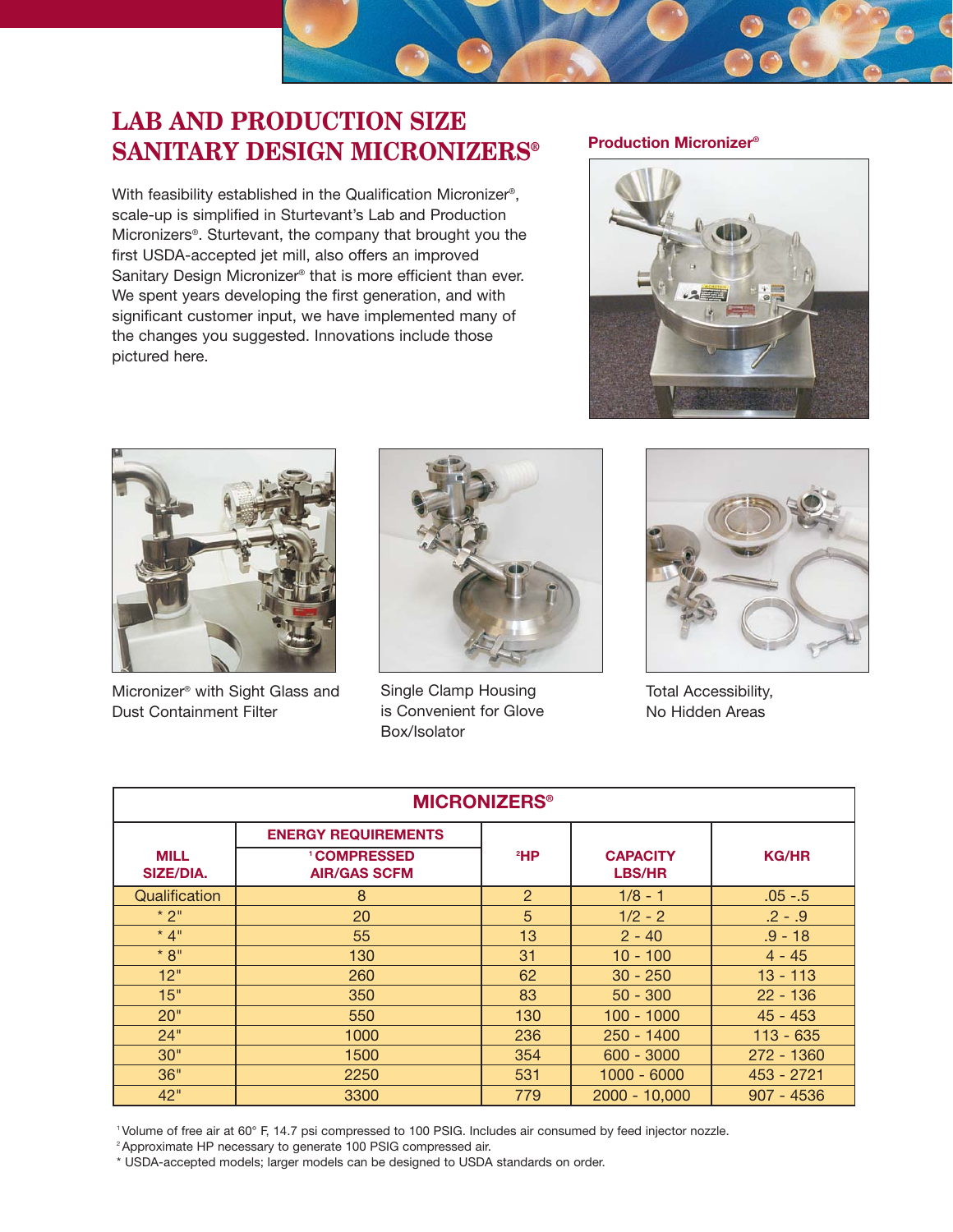# **WHY USDA ACCEPTED?**

- No FDA programs available to review & certify process equipment prior to installation (only cites deficiencies of an installed process).
- No need to rely on equipment manufacturers' interpretation of a design. USDA publishes 29-page guidelines based on 3-A sanitary standards and 3-A accepted practices for the sanitary design and fabrication of processing equipment.
- Recent Sturtevant SDM installation was inspected by FDA and approved for production with no "No. 483 citations or adverse findings."



SDM System with feeder and product collector



# **Typical Micronizer® Systems**

**A - Laboratory Pilot or System B - Production System**

## **Excerpts from the USDA specifications with which the Sturtevant Sanitary Design Micronizer® complies:**

- **Type of construction:** welded & finish machined
- **Construction material: AISI 300 series** stainless steel
- **Surface finishes:**

Machined surface

■ 25-microinch finish, or better, with fillet radii machined to .03 - .13 inches

Non-machined surfaces

- Polished to a no. 4 finish (150 grit or better)
- Welds are continuous, ground to a .03 - .13 inch radius and polished to a no. 4 finish (150 grit or better)
- All surfaces are free of pits, crevices and other imperfections
- All internal angles of 135 degrees or less have at least a 1/4 inch (6.0 mm) radius
- All external sharp-edge angles are relieved for safety reasons
- Fasteners: Micronizer<sup>®</sup> is assembled with thumb nuts and bolts with wide grooved ACME threads custom-designed to meet USDA guidelines for no exposed threads in product contact parts. Standard-thread hardware is not acceptable.
- **Product discharge system: assembled with** quick-release clamps that comply with 3-A sanitary standards.
- **Seals:** O-Ring and gasket seal materials comply with applicable FDA regulations and 3-A sanitary standards.
- **Gasket junctures:** Mated accurately, internal sealing edges form a sharp 270-degree angle for tight pinch seal with gasket, minimum radii for O-Ring retaining grooves comply with USDA standards.
- **Accessibility:** All product contact surfaces are easily accessible for inspection, washing, autoclaving or swabbing in an assembled position or when removed.
- **Allen-head and slot-head style bolts or screws ARE NOT ACCEPTABLE** on product or non-product surfaces.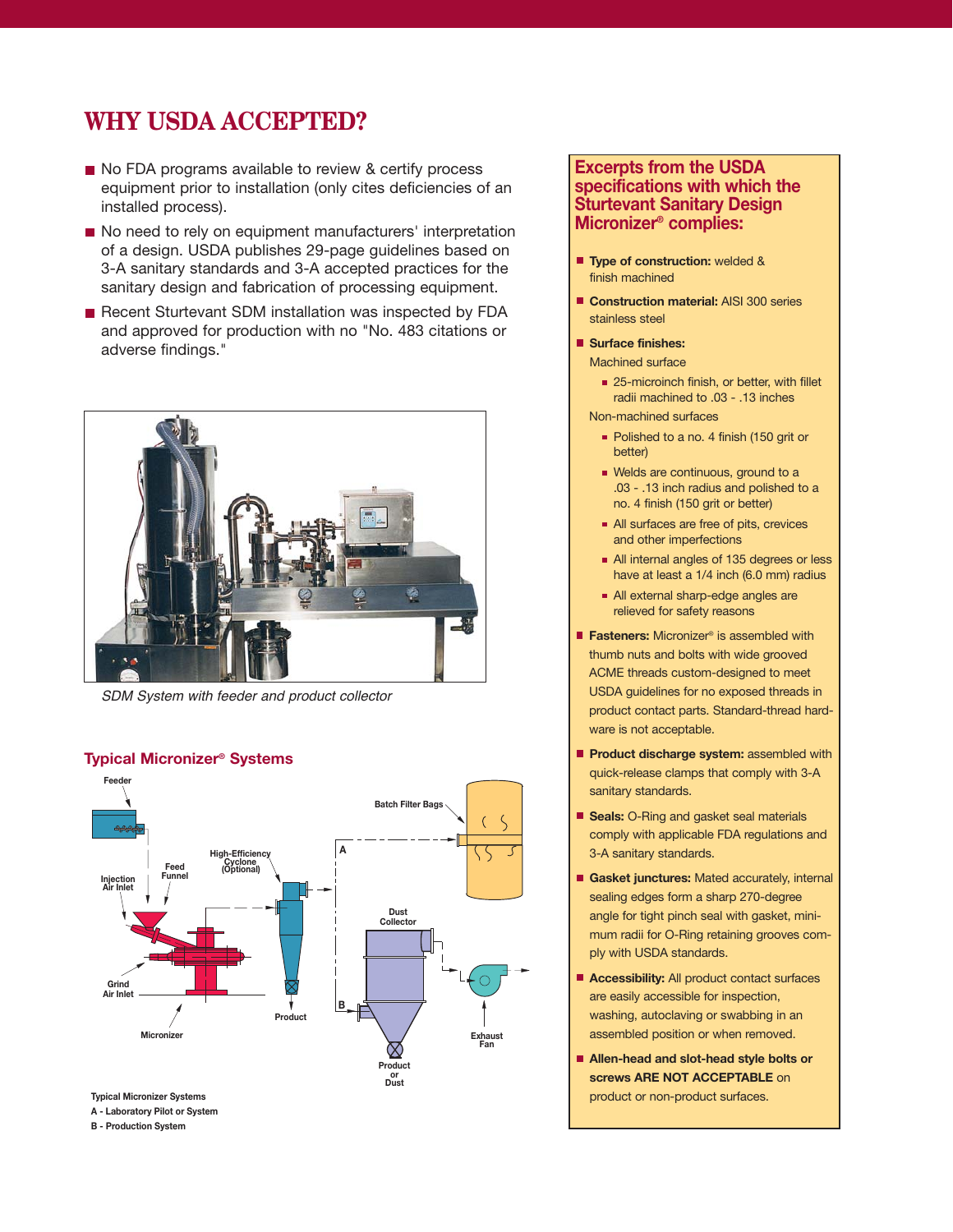# **STURTEVANT - MADE TO MEET YOUR NEEDS.**

The Sanitary Design Micronizer® grinds and classifies powders to 0.5 - 44 microns.

| <b>TYPICAL STURTEVANT MICRONIZER<sup>®</sup> GRINDING DATA</b><br><b>PHARMACEUTICAL &amp; COSMETIC POWDERS</b> |                   |                     |                              |                                          |  |  |
|----------------------------------------------------------------------------------------------------------------|-------------------|---------------------|------------------------------|------------------------------------------|--|--|
| <b>Material</b>                                                                                                | <b>Feed Size</b>  | <b>Product Size</b> | <b>Feed Rate</b><br>(lbs/hr) | Micronizer <sup>®</sup> Dia.<br>(Inches) |  |  |
| Acetanilide                                                                                                    | 100% - 325 mesh   | 5 microns avg       | 1/2                          | $\overline{2}$                           |  |  |
| Altreamine                                                                                                     | 120 microns       | 44 microns          | n/a                          | 8                                        |  |  |
| <b>Amino Acids</b>                                                                                             | 100% - 25 microns | 1.5 microns avg     | 1                            | $\overline{2}$                           |  |  |
| Amphicilin                                                                                                     | 20 microns        | 5-10 microns        | 3                            | $\overline{4}$                           |  |  |
| Antibiotic                                                                                                     | n/a               | 1-5 microns         | 6                            | $\overline{4}$                           |  |  |
| <b>Ascorbic Acid</b>                                                                                           | n/a               | 5-15 microns        | 30                           | $\overline{4}$                           |  |  |
| Asiaticoside                                                                                                   | n/a               | 3-10 microns        | 3                            | $\overline{4}$                           |  |  |
| <b>Barbiturate</b>                                                                                             | 100 microns       | 2-5 microns         | n/a                          | 8                                        |  |  |
| <b>Buguenolate</b>                                                                                             | 48 mesh           | 6-20 microns        | 38-200                       | $\boldsymbol{8}$                         |  |  |
| Caffeine                                                                                                       | 100-200 mesh      | 8 microns           | $6\phantom{1}6$              | $\overline{4}$                           |  |  |
| <b>Calcium Halophosphate</b>                                                                                   | 75% - 100 mesh    | 100% - 10 microns   | 30                           | $\boldsymbol{8}$                         |  |  |
| <b>Dextrose</b>                                                                                                | 5% - 325 mesh     | 96% - 325 mesh      | 75                           | $\boldsymbol{8}$                         |  |  |
| Epinephrine                                                                                                    | 80 mesh           | 5-8 microns         | $2 - 3$                      | $\overline{4}$                           |  |  |
| <b>Freeze Dried Protein</b>                                                                                    | 100-150 microns   | 20-30 microns       | 44-110                       | 8                                        |  |  |
| <b>Fumaric Acid</b>                                                                                            | 200-325 mesh      | 5-10 microns        | $25 - 40$                    | $\boldsymbol{8}$                         |  |  |
| Griseofulvin                                                                                                   | n/a               | 4-10 microns        | $10 - 50$                    | $\boldsymbol{8}$                         |  |  |
| <b>Histidine</b>                                                                                               | 100% - 25 microns | 1.5 microns avg     | $\mathbf{1}$                 | $\overline{2}$                           |  |  |
| Hydroprogesterone                                                                                              | 100 microns avg   | 100% - 5 microns    | 10 kg/hr                     | $\overline{4}$                           |  |  |
| Isoxicam                                                                                                       | n/a               | 5 microns           | 110                          | 15                                       |  |  |
| Lactose                                                                                                        | 80 mesh           | 10-50 microns       | 5                            | $\overline{4}$                           |  |  |
| <b>Metaproterenol Sulfate</b>                                                                                  | n/a               | 8 microns           | 4.5 kg/hr                    | $\overline{4}$                           |  |  |
| Methionine                                                                                                     | n/a               | 3-6 microns         | $4 - 5$                      | $\overline{c}$                           |  |  |
| Napthol                                                                                                        | 200 mesh avg      | 100% - 325 mesh     | 25                           | 8                                        |  |  |
| Nitrophenide                                                                                                   | n/a               | 10 microns          | 160                          | 15                                       |  |  |
| Nogestral                                                                                                      | 100 microns       | 5 microns           | 10 kg/hr                     | $\overline{4}$                           |  |  |
| Oleaudomycin Phosphate                                                                                         | n/a               | 10 microns          | n/a                          | $\overline{4}$                           |  |  |
| Penicillin                                                                                                     | 75 microns        | 3 microns           | $\overline{2}$               | $\overline{2}$                           |  |  |
| Pigments                                                                                                       | 100% - 50 mesh    | 100% - 10 microns   | 45                           | $\boldsymbol{8}$                         |  |  |
| <b>Procaine Penicillin</b>                                                                                     | n/a               | 5-20 microns        | 10                           | $\bf 8$                                  |  |  |
| Providone lodine                                                                                               | 80 mesh           | 20-45 microns       | $\,$ 6 $\,$                  | $\overline{4}$                           |  |  |
| Riboflavin                                                                                                     | n/a               | 5 microns           | 45                           | $\overline{4}$                           |  |  |
| Salicylamide                                                                                                   | 100-200 mesh      | 10 microns          | n/a                          | $\overline{4}$                           |  |  |
| <b>Sandoptal Powder</b>                                                                                        | 100-200 mesh      | 10 microns          | n/a                          | $\overline{4}$                           |  |  |
| <b>Selenium Disulfide</b>                                                                                      | 325 mesh          | 5-15 microns        | 10                           | $\overline{4}$                           |  |  |
| Soap Stone                                                                                                     | 4.5 microns avg   | 1.0 microns avg     | 100                          | 8                                        |  |  |
| Sodium Sulfacetamide                                                                                           | 50 mesh           | 15 microns          | n/a                          | $\bf 8$                                  |  |  |
| <b>Starch</b>                                                                                                  | 99% - 20 mesh     | 5.5 microns avg     | 15                           | $\bf 8$                                  |  |  |
| <b>Steroid</b>                                                                                                 | 15-60 microns     | 5-30 microns        | 1                            | $\overline{4}$                           |  |  |
| <b>Sucrose</b>                                                                                                 | 45 mesh           | 25 microns          | 60                           | $\bf 8$                                  |  |  |
| Sulpharnethoxazole                                                                                             | 100% - 325 mesh   | 1.3 microns avg     | 45                           | 8                                        |  |  |
| <b>Talc</b>                                                                                                    | 100% - 20 mesh    | 2.0 microns avg     | 2000                         | 30                                       |  |  |
| <b>Uric Acid</b>                                                                                               | 100% - 25 microns | 1.0 micron avg      | $\mathbf{1}$                 | $\overline{2}$                           |  |  |
| Vasopressin                                                                                                    | n/a               | 6-12 microns        | $1 - 2$                      | $\overline{2}$                           |  |  |
| <b>Vitamin Compound</b>                                                                                        | 150 microns       | 10-60 microns       | 15                           | 8                                        |  |  |
| Xanthine                                                                                                       | 100% - 25 microns | 2 microns avg       | 1 <sup>1</sup>               | $\overline{2}$                           |  |  |
|                                                                                                                |                   |                     |                              |                                          |  |  |

Chart data contains typical feed rates. For rates reflective of your specific application, contact Sturtevant.